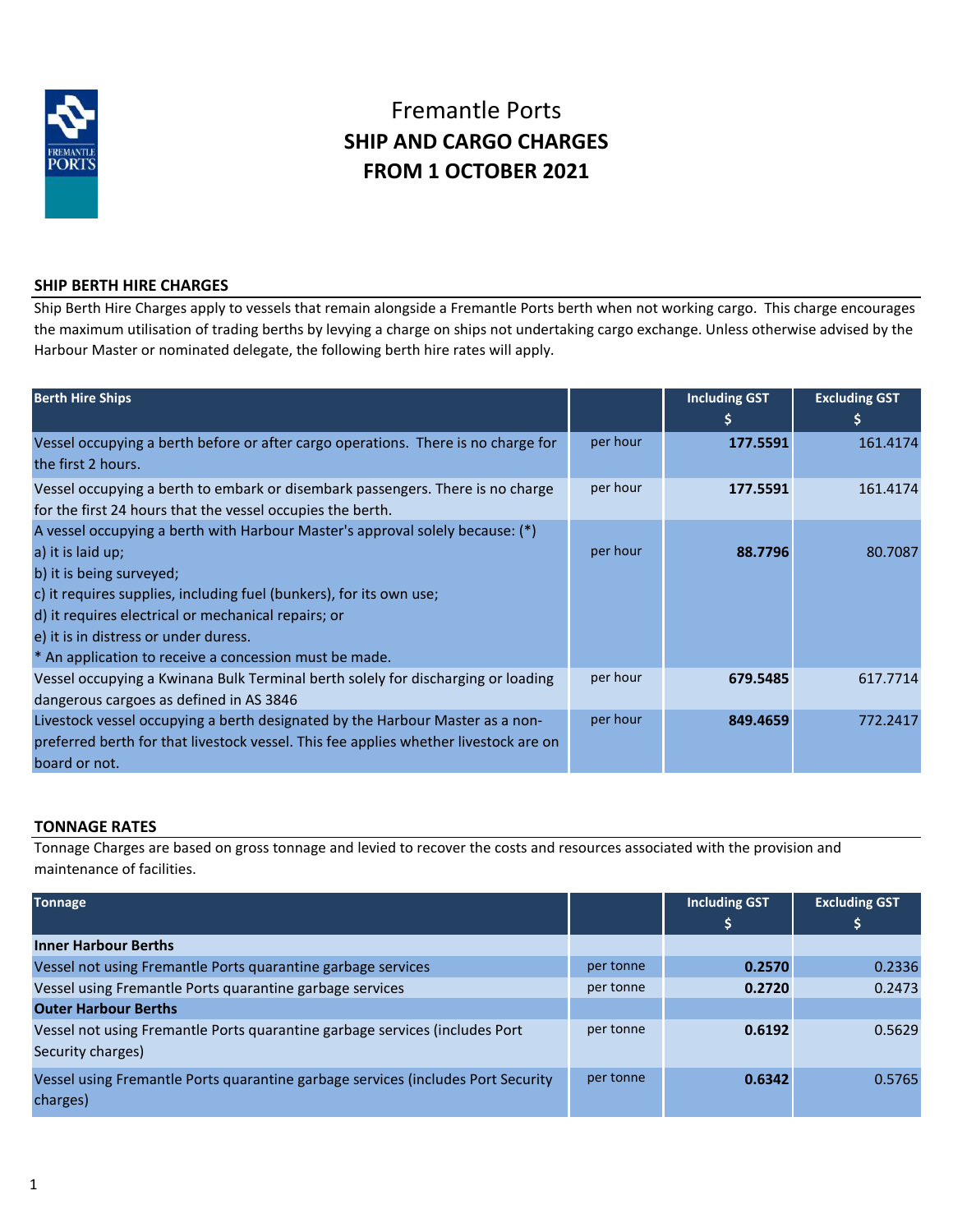| <b>Other</b>                                                                                                                                                                                                                                                                                       |                        |           |        |
|----------------------------------------------------------------------------------------------------------------------------------------------------------------------------------------------------------------------------------------------------------------------------------------------------|------------------------|-----------|--------|
| Tonnage rate for a vessel that anchors or berths anywhere in the port solely for<br>taking on fuel for its own use                                                                                                                                                                                 | per tonne              | 0.0756    | 0.0687 |
| Tonnage rate for a vessel for each week or part of a week when at anchor in the<br><b>Outer Harbour:</b><br>a) for survey purposes;<br>b) for orders or supplies, for its own use (other than fuel bunkers);<br>c) to be refitted or repaired; or<br>d) because it is in distress or under duress. | per tonne/<br>per week | 0.0756    | 0.0687 |
| Tonnage rates are not charged if a vessel enters port to land a sick, injured or<br>deceased person, provided the vessel remains in port no longer than is required<br>for that purpose                                                                                                            |                        | No charge |        |

# **MOORING AND UNMOORING CHARGES**

The mooring fee is charged to all vessels using mooring and unmooring services.

| <b>Mooring and Unmooring</b>                                                                                                                                                                                                                                                                                                                                                                                                                                                                                                                                                                                                  |             | <b>Including GST</b><br>I\$' | <b>Excluding GST</b><br>\$ |
|-------------------------------------------------------------------------------------------------------------------------------------------------------------------------------------------------------------------------------------------------------------------------------------------------------------------------------------------------------------------------------------------------------------------------------------------------------------------------------------------------------------------------------------------------------------------------------------------------------------------------------|-------------|------------------------------|----------------------------|
| Inner Harbour - vessels under 5,000 gross tonnes                                                                                                                                                                                                                                                                                                                                                                                                                                                                                                                                                                              | per service | 386.6507                     | 351.5006                   |
| Inner Harbour - all other vessels                                                                                                                                                                                                                                                                                                                                                                                                                                                                                                                                                                                             | per service | 773.3012                     | 703.0011                   |
| Outer Harbour - all other vessels                                                                                                                                                                                                                                                                                                                                                                                                                                                                                                                                                                                             | per service | 1,063.2833                   | 966.6212                   |
| When a mooring gang is requested or ordered to provide a service for a vessel but<br>the gang is not required at the nominated time, then the ship owner or agent may<br>be charged the following:<br>a) If the mooring gang is detained for more than 30 minutes beyond the<br>nominated time: 25% of charge for the appropriate service for each<br>hour or part thereof the gang is detained after nominated time; or<br>b) If a request for a mooring gang is cancelled and:<br>(i) at least 2 hours' notice is given: no charge; or<br>(ii) less than 2 hours' notice is given: 25% of the appropriate service<br>charge |             |                              |                            |

## **WHARF CHARGES FOR CARGO**

Wharfage charges are designed to be collected from cargo with different unit rates by type such as: containers, breakbulk, dry bulk, liquid bulk, livestock, fodder, potable water, motor vehicles and oversize machinery.

| <b>Wharfage</b>                                       |        | <b>Including GST</b><br>Ŝ | <b>Excluding GST</b> |
|-------------------------------------------------------|--------|---------------------------|----------------------|
| <b>Wharfage charge - Inner Harbour:</b>               |        |                           |                      |
| Sheep, pigs or goats (includes Port Security charges) | each   | 0.3474                    | 0.3158               |
| Cargo water                                           | per kl | 1.3138                    | 1.1944               |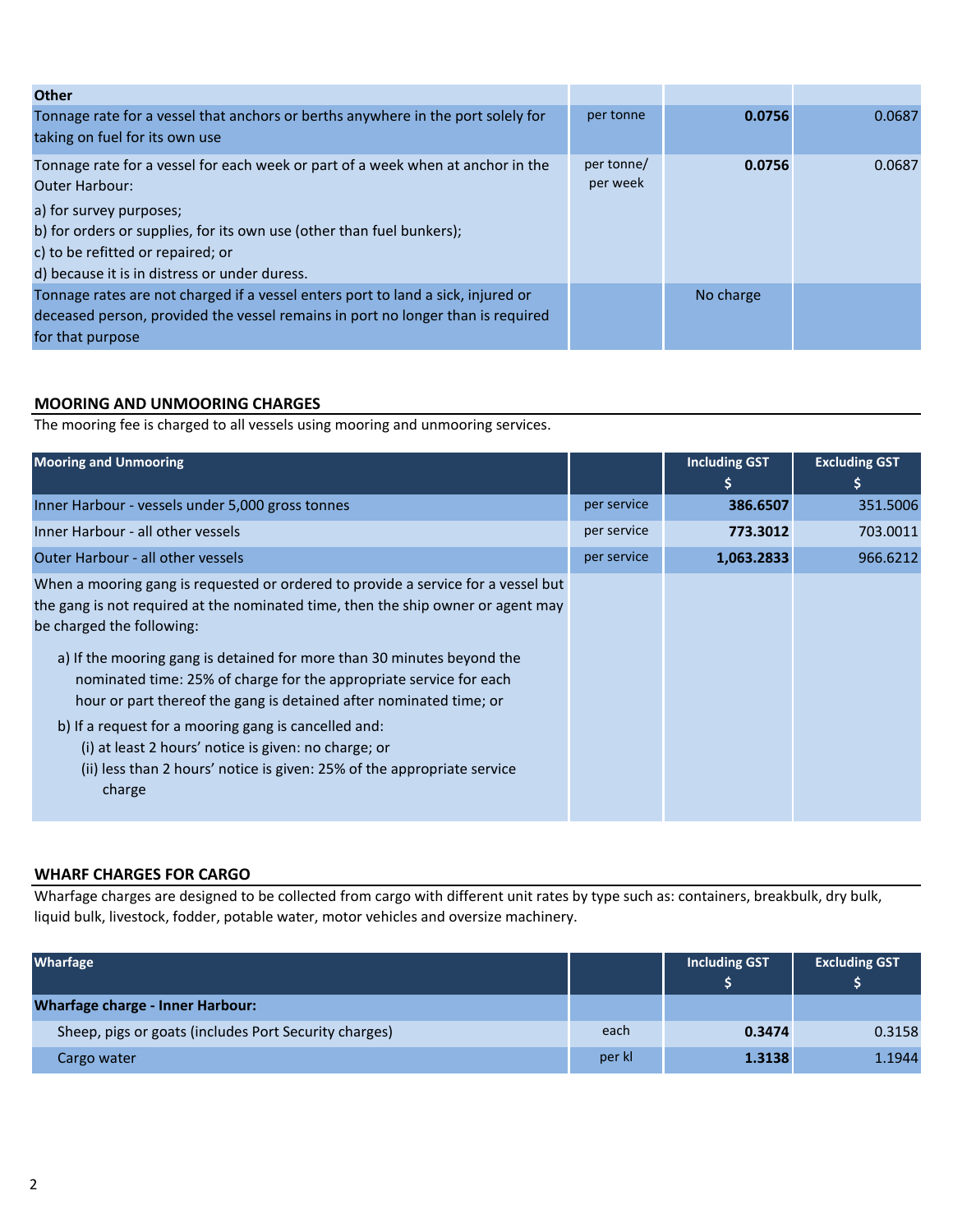| 20' full container (includes Port Security charges)                                              | each                     | 86.4615  | 78.6014  |
|--------------------------------------------------------------------------------------------------|--------------------------|----------|----------|
| 40' full container (includes Port Security charges)                                              | each                     | 172.9230 | 157.2028 |
| 20' empty container                                                                              | each                     | 13.0486  | 11.8624  |
| 40' empty container                                                                              | each                     | 26.0972  | 23.7248  |
| Dry bulk cargo (includes Port Security charges)                                                  | per tonne                | 5.5125   | 5.0114   |
| Liquid bulk cargo (includes Port Security charges)                                               | per kl                   | 4.4550   | 4.0500   |
| Any other cargo for each tonne or cubic metre, as applicable (includes Port<br>Security charges) | per tonne/m <sup>3</sup> | 5.6636   | 5.1487   |
| <b>Wharfage charge - Outer Harbour:</b>                                                          |                          |          |          |
| Dry bulk cargo                                                                                   | per tonne                | 5.1500   | 4.6818   |
| Liquid bulk cargo                                                                                | per kl/tonne             | 4.2138   | 3.8307   |
| Break bulk cargo                                                                                 | per tonne/m <sup>3</sup> | 5.2859   | 4.8054   |

## **PORT IMPROVEMENT FEE**

A Port Improvement Fee is applied to full containers as a contribution to debt-servicing costs of Inner Harbour dredging.

| <b>Port Improvement Fee</b> |      | Including GST | <b>Excluding GST</b> |
|-----------------------------|------|---------------|----------------------|
| 20' full container          | each | 14.7096       | 13.3724              |
| 40' full container          | each | 29.4192       | 26.7448              |

## **CARGO BERTH HIRE CHARGES**

The Cargo Berth Hire charges apply to cargo loaded onto or discharged from a vessel berthed at a heavy duty berth in the port. This charge does not apply to empty containers, livestock, pipeline products (including bunkers) and scrap metal.

| <b>Cargo Berth Hire</b>    |                      | <b>Including GST</b> | <b>Excluding GST</b> |
|----------------------------|----------------------|----------------------|----------------------|
| 20' full container         | each                 | 25.9007              | 23.5461              |
| 40' full container         | each                 | 51.8014              | 47.0922              |
| Any other cargo not exempt | tonne/m <sup>3</sup> | 1.9785               | 1.7986               |

#### **HAZARDOUS CARGO CHARGE**

A hazardous cargo charge is levied on all bulk hazardous cargoes as defined in the International Maritime Dangerous Goods (classes 1 to 9), discharged or loaded in the port. Charges are levied when the cargo is loaded onto, or discharged from, the vessel at the port.

| <b>Hazardous Cargo</b> |          | Including GST | <b>Excluding GST</b> |
|------------------------|----------|---------------|----------------------|
| Hazardous cargo        | tonne/kl | 0.0606        | 0.0551               |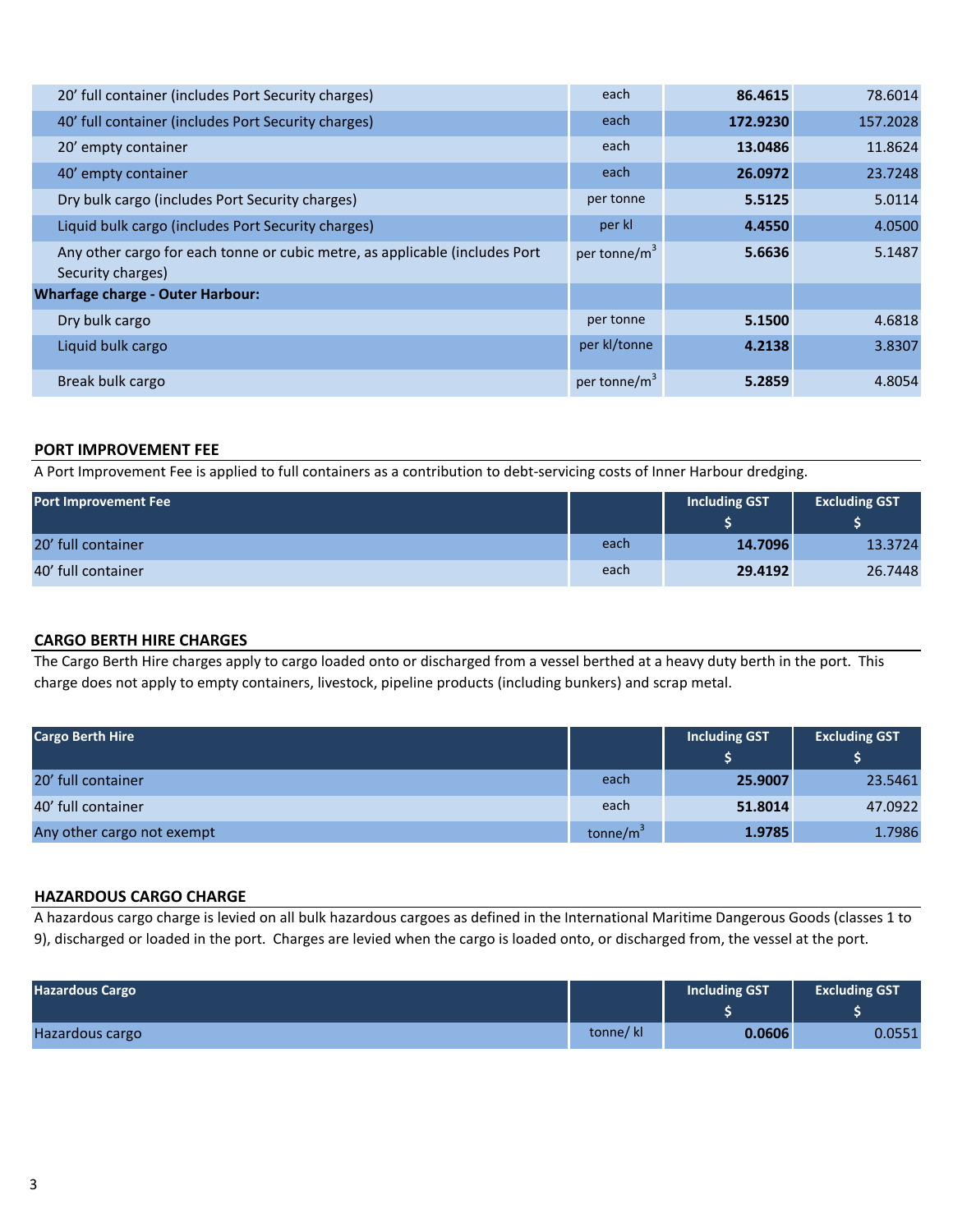#### **STORAGE RATES**

Storage charges on cargo are levied on all goods remaining on the wharf or in a shed at common-user berths after four days.

| <b>Break Bulk Storage</b>                                                                                                                                                                                                                                                               |                          | <b>Including GST</b><br>\$ | <b>Excluding GST</b><br>S |
|-----------------------------------------------------------------------------------------------------------------------------------------------------------------------------------------------------------------------------------------------------------------------------------------|--------------------------|----------------------------|---------------------------|
| Storage charges for any goods not removed from any wharf, jetty or shed within<br>the time specified by Fremantle Ports are to be paid by the contractually<br>responsible party (owners, shippers, consignees, ship's agent, stevedore or a Pre<br>Delivery Inspection company [PDI]): |                          |                            |                           |
| (a) For transit cargo (being all cargo other than transhipment cargo and<br>cargo landed and reshipped), a charge for each day or part of a day for:                                                                                                                                    |                          |                            |                           |
| (i) all cargo other than motor vehicles (*); and                                                                                                                                                                                                                                        | tonne/ $m^3$             | 2.4014                     | 2.1831                    |
| (ii) motor vehicles (*);                                                                                                                                                                                                                                                                | each                     | 24.2998                    | 22.0907                   |
| (b) Transhipment cargo, or cargo landed and reshipped, is charged per<br>tonne or part thereof per week for a maximum period of two weeks,<br>after which, at the discretion of Fremantle Ports, the charges may<br>revert to a daily basis at the rate applicable in (a) above.        | tonne/ $m^3$<br>per week | 2.4014                     | 2.1831                    |

| Container Storage - (rates apply after day 4) |         |          |          |
|-----------------------------------------------|---------|----------|----------|
| 20' Containers dry:                           |         |          |          |
| Day 5, 6 & 7                                  | per day | 53.9760  | 49.0691  |
| Day 8 onwards                                 | per day | 106.2908 | 96.6280  |
| 20' Containers reefer:                        |         |          |          |
| Day 5, 6 & 7                                  | per day | 106.2908 | 96.6280  |
| Day 8 onwards                                 | per day | 160.2820 | 145.7109 |
| 40' Containers dry:                           |         |          |          |
| Day 5, 6 & 7                                  | per day | 106.2908 | 96.6280  |
| Day 8 onwards                                 | per day | 214.2580 | 194.7800 |
| 40' Containers reefer:                        |         |          |          |
| Day 5, 6 & 7                                  | per day | 160.2820 | 145.7109 |
| Day 8 onwards                                 | per day | 266.5425 | 242.3114 |

*(\*) Goods landed from any vessel or received for shipment by any vessel, and placed on any common user berth in the Inner Harbour are permitted up to four days before the owner, shipper, consignee or agent become liable to pay storage charges. However, where goods are stored in a shed at a common-user berth, storage charges apply immediately at the appropriate rate indicated in (a) above.*

#### **UNDERCOVER STORAGE**

Undercover storage charges apply to the under-roof area of the sheds at North Quay. Arrangements are made by the shipping agent in liaison with the appropriate stevedore on an as required basis. A range of cargoes can be stored with the prior approval of Fremantle Ports.

| <b>Undercover storage</b> |                                | Including GST | <b>Excluding GST</b> |
|---------------------------|--------------------------------|---------------|----------------------|
| Undercover storage        | per m <sup>-</sup> per<br>week | 1.8729        | 1.7026               |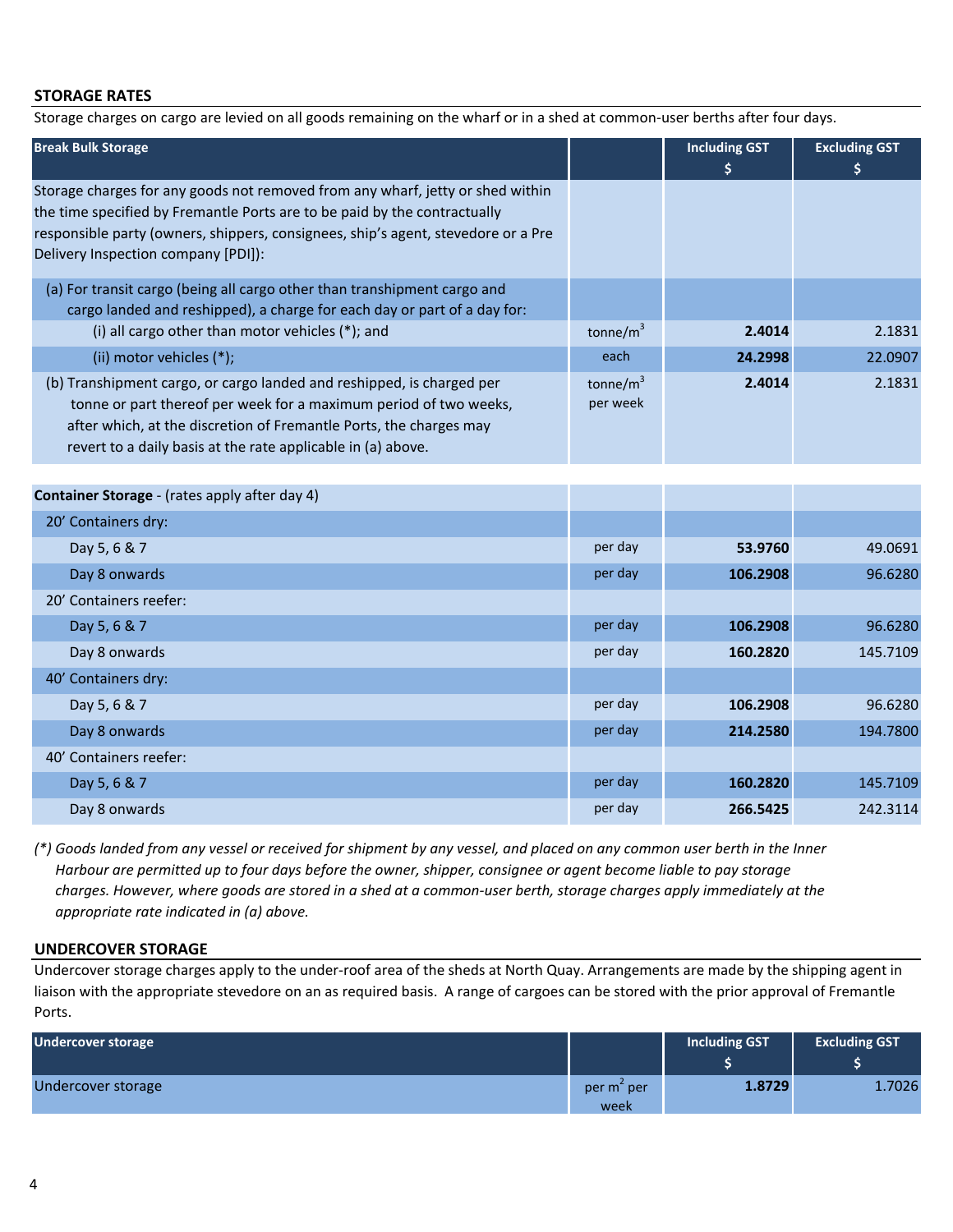#### **AREA HIRE**

Areas of vacant land outside of normal wharf operational areas may be used for storage of equipment and materials. The charge associated with the use of this land is raised on the basis of a short-term lease or license for the area occupied.

| Area hire                                                      |                                | Including GST | <b>Excluding GST</b> |
|----------------------------------------------------------------|--------------------------------|---------------|----------------------|
| Areas of vacant land outside of normal wharf operational areas | per m <sup>2</sup> per<br>week | 0.8910        | 0.8100               |

## **PILOTAGE AND RELATED CHARGES**

Pilotage charges are applicable in relation to pilot services engaged for port navigation.

| Pilotage                                                                                           |             | <b>Including GST</b><br>\$ | <b>Excluding GST</b><br>\$ |
|----------------------------------------------------------------------------------------------------|-------------|----------------------------|----------------------------|
|                                                                                                    |             |                            |                            |
| Pilotage of vessel not more than 1,000 gross tonnes between Gage Roads and<br><b>Inner Harbour</b> | per service | 1,165.1718                 | 1,059.2471                 |
| Pilotage of vessel less than or equal to 275 metres in overall length:                             |             |                            |                            |
| a) between sea pilot boarding ground and Gage Roads                                                | per service | 3,813.2989                 | 3,466.6354                 |
| b) between Gage Roads and Cockburn Sound                                                           | per service | 2,648.1102                 | 2,407.3729                 |
| c) between Gage Roads and Inner Harbour (more than 1,000 gross tonnes)                             | per service | 2,330.3773                 | 2,118.5248                 |
| d) between Inner Harbour and Outer Harbour                                                         | per service | 4,014.0297                 | 3,649.1179                 |
| e) between sea pilot boarding ground and Inner Harbour                                             | per service | 4,660.7209                 | 4,237.0190                 |
| f) between sea pilot boarding ground and Cockburn Sound                                            | per service | 5,084.3987                 | 4,622.1806                 |
| g) surcharge for Alcoa Berth 1 arrivals                                                            | per service | 752.2439                   | 683.8581                   |
| Pilotage of vessel more than 275 metres in overall length:                                         |             |                            |                            |
| a) between sea pilot boarding ground and Gage Roads                                                | per service | 4,565.5429                 | 4,150.4935                 |
| b) between Gage Roads and Cockburn Sound                                                           | per service | 3,400.3542                 | 3,091.2311                 |
| c) between Gage Roads and Inner Harbour (more than 1,000 gross tonnes)                             | per service | 3,082.6209                 | 2,802.3826                 |
| d) between Inner Harbour and Outer Harbour                                                         | per service | 4,766.2734                 | 4,332.9758                 |
| e) between sea pilot boarding ground and Inner Harbour                                             | per service | 5,412.9647                 | 4,920.8770                 |
| f) between sea pilot boarding ground and Cockburn Sound                                            | per service | 5,836.6426                 | 5,306.0387                 |
| g) surcharge for Alcoa Berth 1 arrivals                                                            | per service | 752.2439                   | 683.8581                   |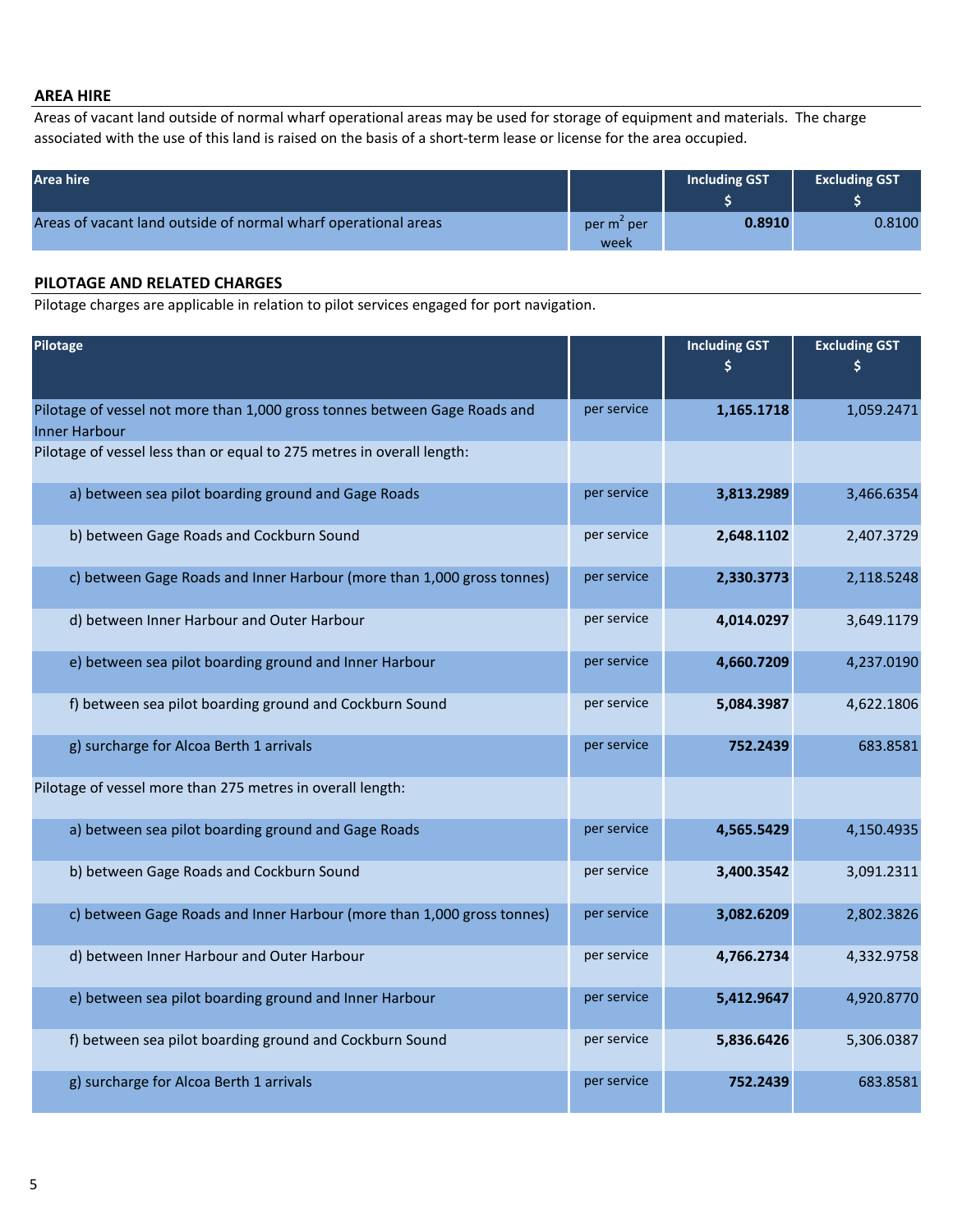| Pilotage of vessel - Cockburn Sound location to Cockburn Sound location | per service | 1,165.1718 | 1,059.2471 |
|-------------------------------------------------------------------------|-------------|------------|------------|
| Pilotage of vessel - Inner Harbour location to Inner Harbour location   | per service | 618.6980   | 562.4527   |
| Any other pilotage service, per hour or part of an hour                 | per hour    | 797.7339   | 725.2126   |

| Detention or cancellation of a pilot                                                                                                                                                                                                                                                                                                                                                          |                                   |          |          |
|-----------------------------------------------------------------------------------------------------------------------------------------------------------------------------------------------------------------------------------------------------------------------------------------------------------------------------------------------------------------------------------------------|-----------------------------------|----------|----------|
| Master or agent of any vessel may be charged for the period a pilot is detained if<br>the pilot is detained more than 30 minutes                                                                                                                                                                                                                                                              | per hour or<br>part of an<br>hour | 797.7339 | 725.2126 |
| If the services of a pilot are available to conduct a vessel to or from a nominated<br>berth or position, as specified in the application, and the vessel:<br>a) does not arrive at the boarding ground at the appointed time, or<br>b) is not ready to proceed within 30 minutes of the appointed time<br>then Fremantle Ports may charge for the period detained from the appointed<br>time | per hour                          | 797.7339 | 725.2126 |
| If an application for pilot services is received by Fremantle Ports and the service is<br>cancelled, or the specified time amended, without giving at least two hours'<br>notice of the cancellation or amendment                                                                                                                                                                             | per<br>application                | 797.7339 | 725.2126 |

| Other pilotage and related charges                                                                                                                                                                                                                                                                                          |                    |            |            |
|-----------------------------------------------------------------------------------------------------------------------------------------------------------------------------------------------------------------------------------------------------------------------------------------------------------------------------|--------------------|------------|------------|
| For every movement within the port and every entry into or departure from the<br>port of a vessel of which the master holds a Pilotage Exemption Certificate (other<br>than a vessel which plies for hire between the port and Rottnest Island or Hillarys<br>Boat Harbour or a tug which provides towage within the port). | per service        | 317.7833   | 288.8939   |
| For each entry into or departure from Cockburn Sound or the Inner Harbour of a<br>vessel when the master holds a Pilotage Exemption Certificate                                                                                                                                                                             | per service        | 317.7833   | 288.8939   |
| <b>Pilotage Exemption Certificate:</b><br>Fee applicable to every examination for a Pilotage Exemption Certificate                                                                                                                                                                                                          | per exam           | 1,313.1139 | 1,193.7399 |
| Certificate of local knowledge (not subject to GST):<br>This fee is applicable to a qualified applicant who applies, and is examined by the<br>Harbour Master, in order to gain a Certificate of Local Knowledge to enable that<br>person to navigate a vessel of more than 35m LOA within the port                         | per<br>application | 89.5617    | 89.5617    |

# **DYNAMIC UNDER KEEL CLEARANCE (DUKC)**

This charge applies to deep-draft vessels that use the DUKC system.

| <b>Dynamic Under Keel Clearance</b> |             | Including GST | <b>Excluding GST</b> |
|-------------------------------------|-------------|---------------|----------------------|
| Dynamic Under Keel Clearance system | per service | 2.026.5689    | 1.842.3354           |